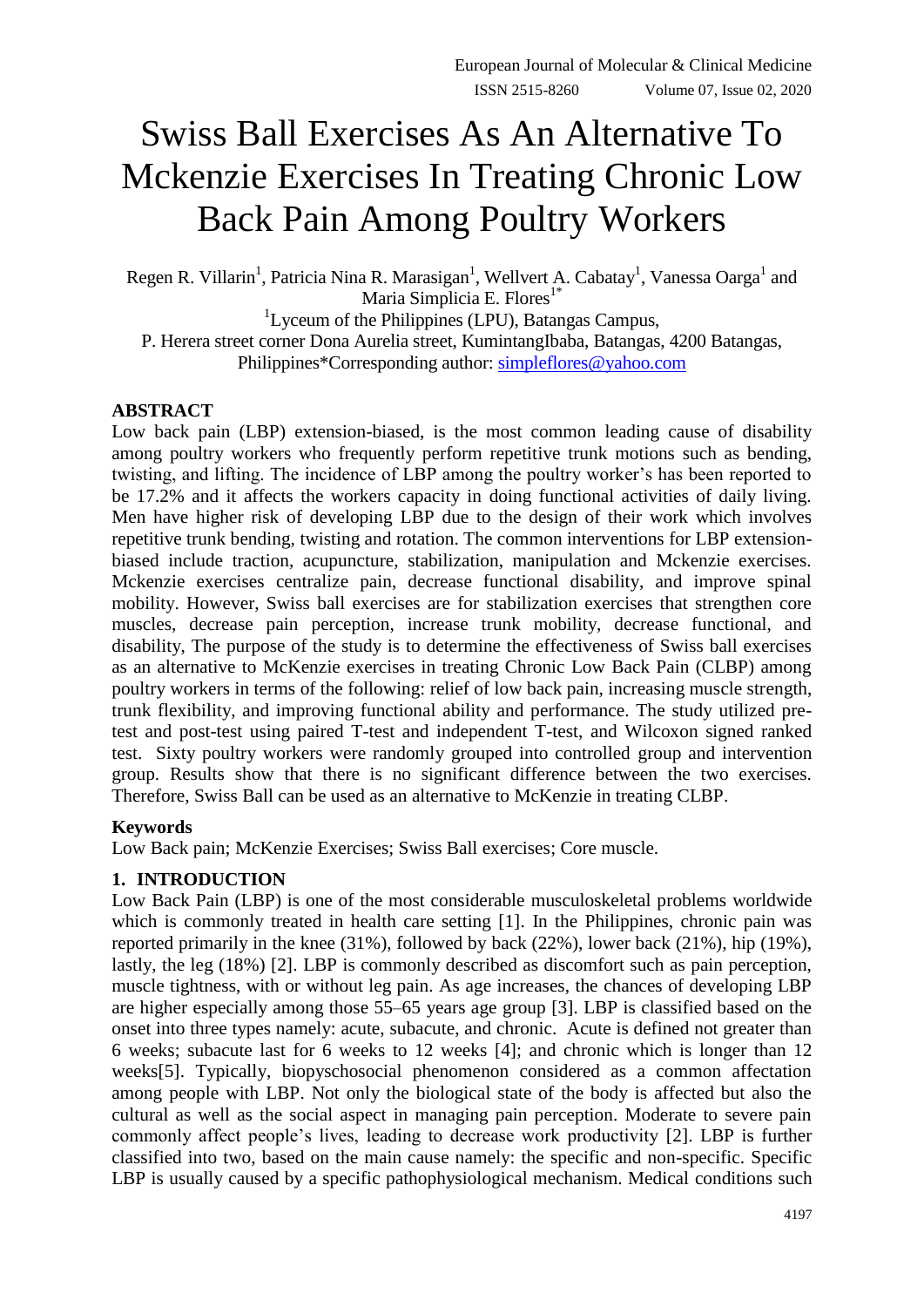as herniated nuclei pulposus, infection, osteoporosis, arthritis, and fracture may lead to specific LBP. However, non-specific LBP shows symptoms without any pathophysiological mechanism which contributes 90% of LBP [6].Mechanical conditions are worsened by activity (bending, extending, twisting and lifting) and improves with rest [7]. Non-mechanical medical conditions are caused by infection in the spine and inflammatory arthritis such as ankylosing spondylitis which is common in lumbar leads to the development of LBP symptoms [8].

Pain and disability are the most important symptoms of non-specific LBP [9].The impact of LBP among employees lead to activity limitations and productivity in work place is affected due to absence in work setting [10].

According to Department of Interior and Local Government (DILG) of Cavite, Laguna, Batangas, Rizal, Quezon (CALABARZON), San Jose is a First Class Municipality in the Province of Batangas whose primary production is agricultural specifically poultry and livestock production, both in commercial and backyard scales. Layer farming is considered the primary resources of income generation. The nature of work of the poultry workers are repetitive trunk bending, lifting and carrying heavy loads of eggs which increase the risk of developing LBP. Physical activities such as bending, extending, twisting, and lifting aggravate LBP that leads to restrictions of activities that produce pain [7].

Various exercise therapy such as general physical fitness, flexibility, and stretching exercises are commonly applied in order to promote good physical health [11]. McKenzie exercise is considered highly effective exercise therapy for non-specific spinal pain in relieving symptoms of pain as compared to strength training and spinal mobilization. However, Mckenzie exercise promotes rapid symptom relief but is not used to strengthen back muscles [12]. The McKenzie Protocol (MP) is an exercise which allows repeated movements in back extension, which causes the symptoms to be centralized, and eventually decreases the pain among individuals with Chronic Low Back Pain (CLBP) [13].

The use of Swiss ball exercises improves muscle endurance as well as the trunk flexibility, and muscle strength [14]. Moreover, the exercise strengthens body reflexes, proprioception, and kinesthesia [15].For the past years, it is commonly used for spine treatment. Static exercises performed on Swiss ball increases the spinal stabilizers' activation and facilitation due to unstable characteristic of the ball. The core strength training protocol for Swiss ball can facilitate the global muscles as well as the local muscle groups Swiss ball exercises require a much higher demand on motor system [16].

The purpose of this study was to determine the effectiveness of Swiss ball exercises as an alternative to McKenzie exercises in treating CLBP among poultry workers in terms of the following: relief of low back pain, increasing muscle strength, trunk flexibility, and improving functional ability and performance.

### **2. MATERIAL and METHODS**

### **2.1 Participants**

Participants were recruited through random sampling. The following inclusion criteria were used to determine eligibility: (1) male and female, (2) 18 to 65 years of age, (3) experienced back pain not more than 12 weeks without any radiating pain sensation to the lower extremities, and (4) had not received exercise particularly specific abdominal and spinal stabilization, and manipulation. Participants were excluded if they have the following: (1) anatomical and physiological deformities, (2) presence of neuromuscular conditions and spinal injury (3) underwent spinal surgery, (4) malignancy, (5) inflammatory joint disease,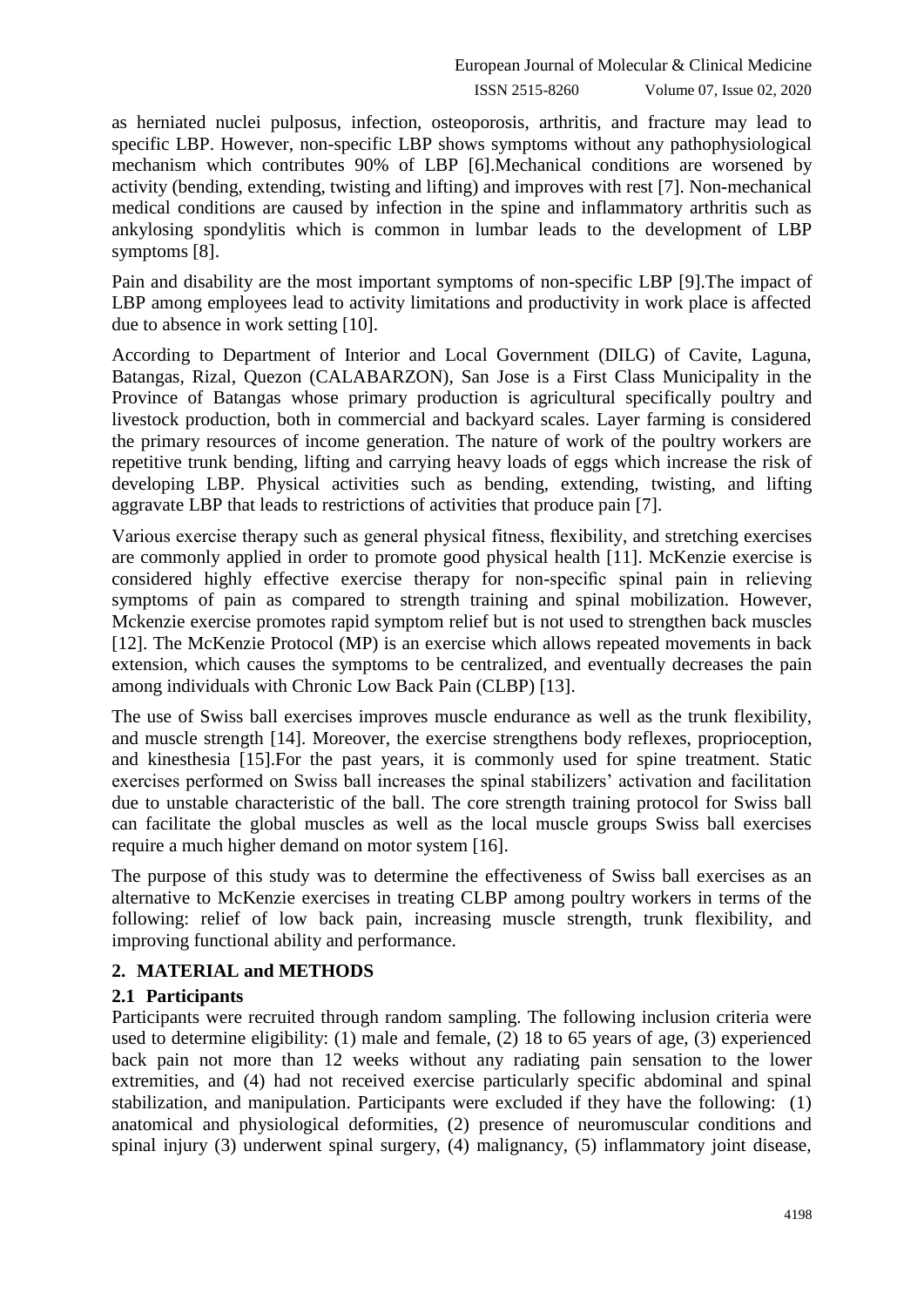(6) pregnancy, and (7) general health problems which prevent from participating in an exercise program [16].

Eighty (80) poultry workers from San Jose, Batangas were included in the screening process. However, only 60 participants met the inclusion criteria and became part of the study, 55 males and 5 females. The 60 participants were randomly assigned into 2 groups namely: the control group (McKenzie exercise) and the intervention group (Swiss ball exercise). Each group has 30 participants. Before the start of the intervention, all participants signed an informed consent.

#### **2.2 Instruments**

Swiss ball is a large, inflated rubber ball capable of providing resistance among the users. It relies on core muscles activation in order to maintain balance therefore improving muscle strength and flexibility. It typical originates from Italy. The size of the ball uses the guidelines of Togu in which the measurement of the ball depends on the height of the participants (height: ball size). Less than 155 cm the ball size is 45 cm; for 156–165 cm, it is 55 cm; for 165–178 cm it is 65 cm; and over 178 cm it is 75 cm [17].

A nylon mat is a protective material placed on a floor where the participant lies when performing McKenzie exercises.

#### **2.3 Assessment Tools**

#### *2.3.1 Numerical Pain Rating Scale (NPRS)*

The Numeric Pain Rating Scale (NPRS) was used in order to measure lower back pain perception as well as the intensity. This scale ranges from 0 -10, with a verbal interpretation of 0 which means without no pain, 1-3 is mild, 4-6 moderate, 7-10 being the most severe pain. Participants encircled the number on a rating scale to rate how bothersome their pain is [18].

#### *2.3.2 Goniometer*

Goniometer was used to measure the available range of motion (ROM) of specific joints. Lumbar motions that are commonly assessed with this tool are in the sagittal and frontal plane. In measuring side bending to the right or left, the participant stood with the axis of the goniometer properly leveled on the lumbosacral junction. The stationary arm is perpendicular to the floor and the movable arm is in line with C7 [19].

#### *2.3.3 Modified Modified Schober's Index*

The Modified Modified Schober's Index was used to measure lumbar range of motion (ROM) specifically flexion and extension. The landmark is posterior superior iliac spine (PSIS) with five (5) cm markings in the midline below the level of the posterior superior iliac spine (PSIS) and ten (10) cm above the level of the PSIS. During the procedure, the participants were asked to flex the trunk forward as much as he/she can and the 2 markings were measured. Fifteen (15) cm are subtracted from the distance between the two markings in order to obtain the value of lumbar flexion. The final length towards trunk extension was subtracted from the 15 cm in in order to obtain the value of lumbar extension [17].

#### *2.3.4 Manual Muscle Test (MMT)*

Manual muscle testing was used to measure muscle strength. A score of five (5) was given to a participant if maximum resistance against gravity was tolerated; four (4) if moderate resistance against gravity was tolerated; three (3) if participants was able to complete active range of motion (AROM) without resistance; two (2) cannot perform the movement against gravity eliminated; one (1) with visible or palpable contraction upon muscle movement, and zero (0) if no visible contraction during movement was noted [20].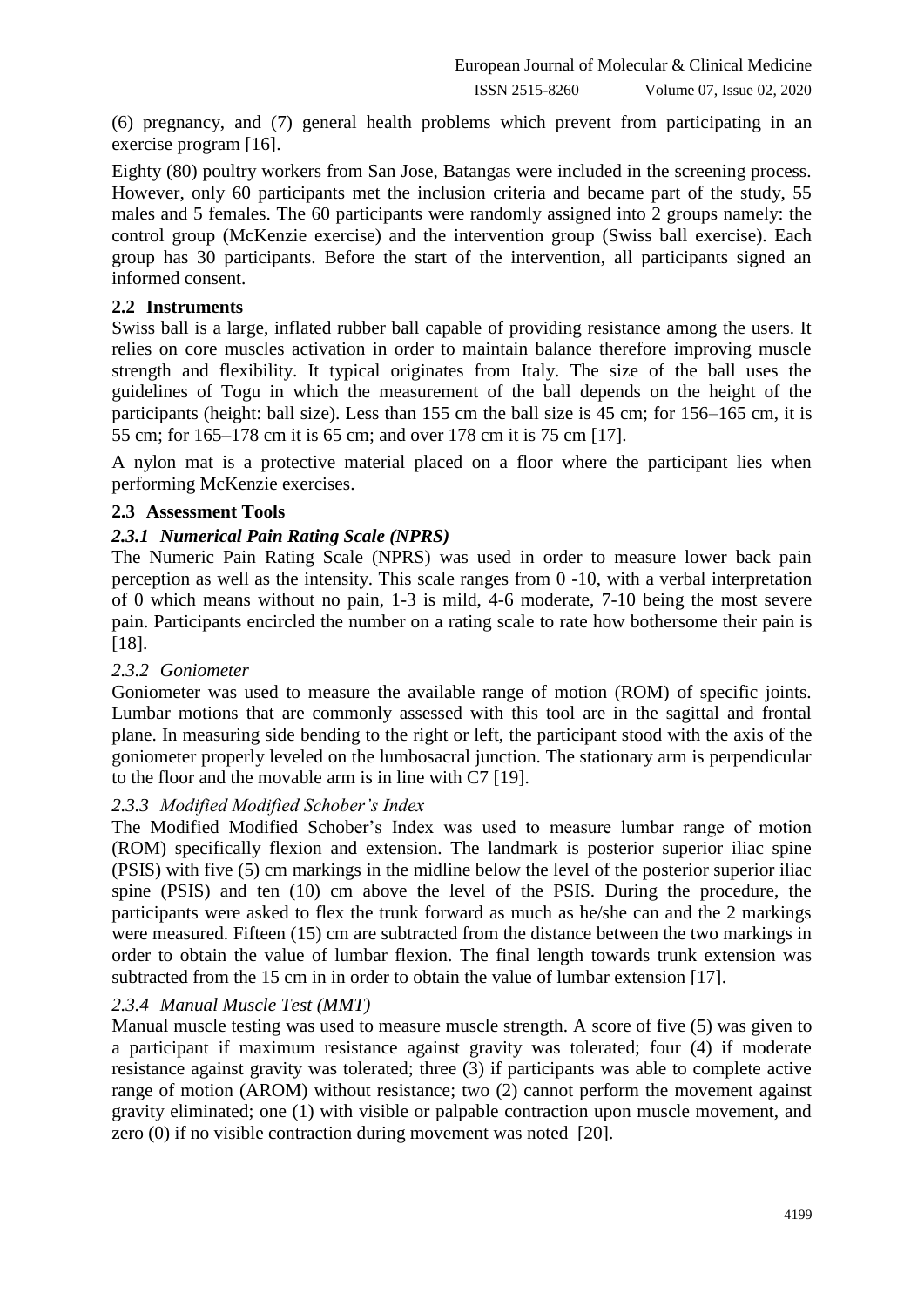#### *2.3.5 Oswestry Disability Index (ODI)*

The Oswestry Disability Index (ODI) is an extremely important tool and considered the gold standard when measuring functional disability and performance of people with LBP [21].

### **2.4 Research Design**

An experimental randomized controlled trial (RCT) using fishbowl method was utilized to determine differences between the two intervention groups in terms of improvements in pain intensity, trunk muscle flexibility, strength, and functional performance of the subjects with LBP.

### **2.5 Procedure**

Pre and post assessments were done by a registered physical therapist before and after each intervention that was blinded. All participants were assessed using the following: numeric pain rating scale for pain intensity, (2) modified modified Schober's index for trunk flexibility, (3) manual muscle testing for trunk muscle strength grade, and (4) modified Oswestry disability index, for functional disability.

The control group received Mckenzie extension using McKenzie protocol. The participants started on the first exercise position and eventually progress on the next exercise depending at their own pace if they could hold a given position for 10 seconds. The exercise progressions are as follows: first, the participant lay in prone position with both arms on the sides of the body then he/she lift the head and trunk off the plinth from neutral to extended position. From that position, he/she proceeded on the second step wherein he/shelaid in a prone position with the hands interlock at the occiput so that shoulders are abducted to 90° and the elbows are flexed. He/she then again lift his/her head and trunk off the plinth from neutral to extended position. If tolerated, he/she continued on the third step wherein he/shelaid again in prone position with both arms elevated forwards. Then he/she lift again his/her head, trunk and elevated his/her arms off the plinth from neutral to extended position. If no symptoms occur, he/she continued on the fourth step wherein he/shelaid in prone position, lift his/her head, trunk, and contralateral arm and leg off the plinth from neutral to extension. Finally, he/shelaid in prone position with both shoulders abducted and elbows flexed to 90° and then lift his/her head, trunk, and both legs (with knees extended) off the plinth.

If the pain was aggravated during the exercise, the participant was asked to stop the execution of the exercise protocol. However, if the pain diminishes within 5 minutes after the exercise, he/she was asked to continue further and maintained the exercise position for only 5 seconds. If the participant can still tolerate the given position without any adverse response noted, he/she was asked to maintain further the given position for another 10 seconds. Each exercise protocol should be repeated for 10 times. After 10 repetitions, the participant was instructed to take a rest for 30 seconds to a minute. The static holding time of the exercise position should gradually increase into 20 seconds in order to provide a greater training stimulus. The dosage for 10 repetitions was adopted from a previous protocol for participants with subacute LBP, which decreases pain severity [13]. The intervention group received three times a week for eight Swiss ball exercises for 45 minutes. The protocol consists of the following: straight arm crunch, Swiss-ball alternate arm, Swiss -ball wall squat, Swiss-ball shoulder Bridge, Swiss-ball back extension, Swiss-ball hamstring curl, and Swiss-ball leg raise. A 10 minute warm-up and cool-down protocol incorporated before and after Swiss-ball exercises to minimize risk of injury. The warm-up and cool-down protocol consisted of 5 minute walk at an easy pace to be followed by light static stretches for 2 sets, 15 seconds for each major muscle tendon groups [16].

#### **2.6 Statistical Analysis**

Statistical analyses were computed using paired t-test for the pretest and posttest of goniometric measurement and pain intensity measurement. Wilcoxon signed ranked test was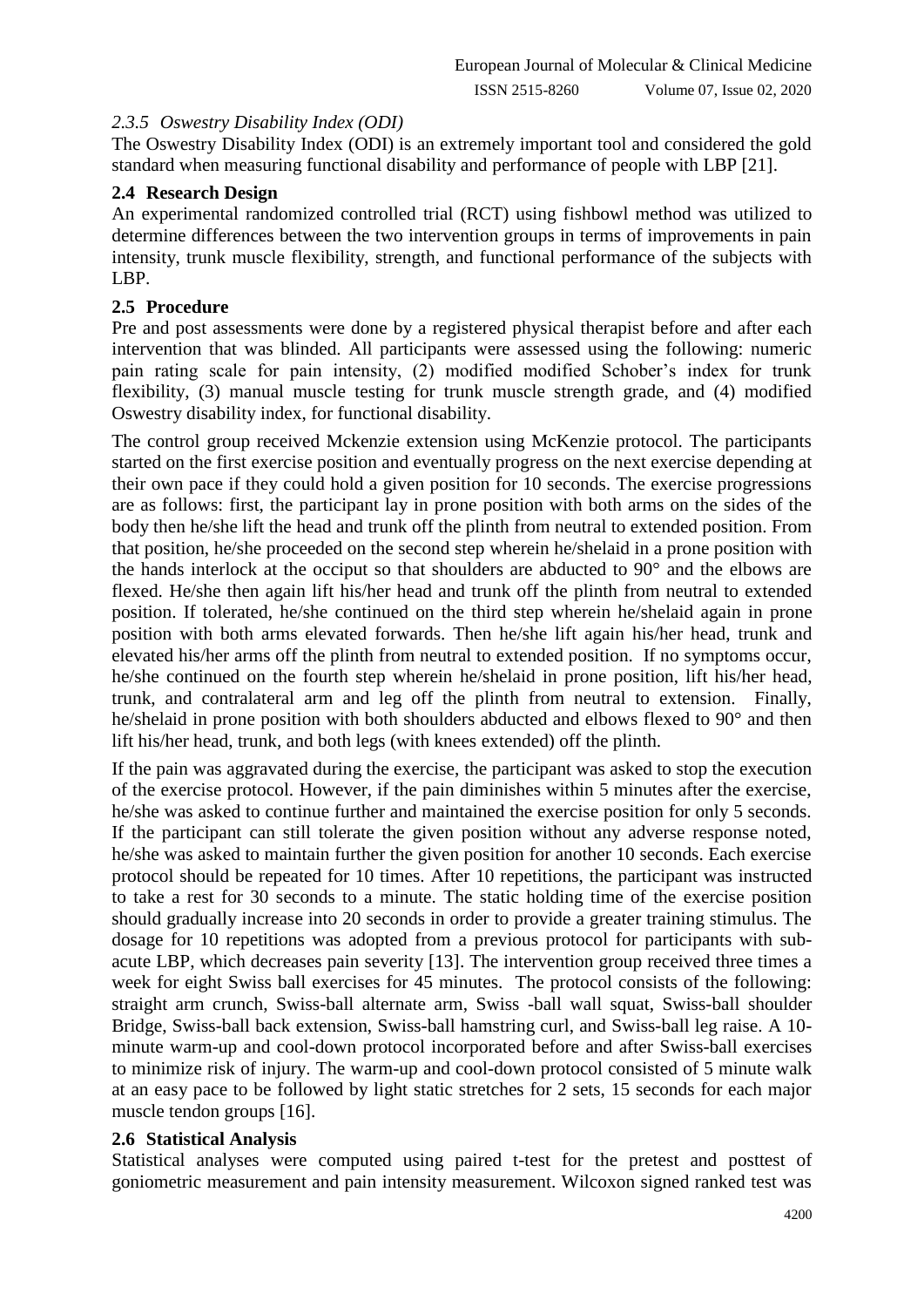used for manual muscle testing of the trunk muscles and functional performance of the participants between Mckenzie and Swiss ball.

### **3. RESULTS AND DISCUSSION**

Table 1 shows that majority of the participants were male (91.7%) aged 54-59, with 151-156 cm height, weighing 62-67 kg, with less than 3 years length of service, working for 12-15 hours whose nature of work is carrying, with an estimated weight lifted of more than 17 kg and above, with 16-21.5 meter distance travelled and the common trunk movement is repetitive flexion and extension. Men have a higher percentage in developing LBP. These natures of works were common among men who were involved in this type of environment that engages in repetitive activities including repetitive trunk flexion loads contributes to an increase force on the lumbar area. This may weaken the abdominal muscles which contribute to LBP which is similar to the study of Mokhtarinia et al. [22]. Changes in the age composition do explain as the age increases, the chances of developing LBP are higher which typically occurs in ages between 24 and 39 years old [23] and are higher between 20 and 59[24]. Individuals in this age group have a higher prevalence of LBP.

| <b>Description</b>                | <b>Frequen</b> | <b>Percent</b> |
|-----------------------------------|----------------|----------------|
|                                   | cy             | age(%)         |
| Gender                            |                |                |
| Male<br>a.                        | 55             | 91.7           |
| Female<br>b.                      | 5              | 8.3            |
| Age                               |                |                |
| a.<br>18-23 years old             | 8              | 13.3           |
| 24-29 years old<br>b.             | 9              | 15.0           |
| 30-35 years old<br>$\mathbf{c}$ . | 8              | 13.3           |
| 36-41 years old<br>d.             | 9              | 15.0           |
| 42-47 years old<br>e.             | 8              | 13.3           |
| f.<br>48-53 years old             | 8              | 13.3           |
| 54-59 years old<br>g.             | 10             | 16.7           |
| Height                            |                |                |
| 145-150 cm<br>a.                  | 18             | 30.0           |
| b. 151-156 cm                     | 28             | 46.7           |
| 157-162 cm<br>c.                  | 14             | 23.3           |
| Weight                            |                |                |
| 50-55 $kg$<br>a.                  | 12             | 20.0           |
| b. $56-61$ kg                     | 14             | 23.3           |
| c. $62-67$ kg                     | 20             | 33.3           |
| d.<br>$68-73$ kg                  | $\overline{4}$ | 6.7            |
| 74-79 kg<br>e.                    | 10             | 16.7           |
| Length of service                 |                |                |
| $< 1$ year<br>a.                  | 8              | 13.3           |
| $<$ 2 years<br>b.                 | 12             | 20.0           |
| c. $<$ 3 years                    | 14             | 23.3           |
| d.<br>$<$ 4 years                 | 12             | 20.0           |
| e. $<$ 5 years                    | 10             | 16.7           |
| f.<br>$> 5$ years                 | $\overline{4}$ | 6.7            |
| Number of working hours           |                |                |
| $< 8$ hours<br>a.                 | 6              | 10.0           |

**Table 1.** Characteristics of participants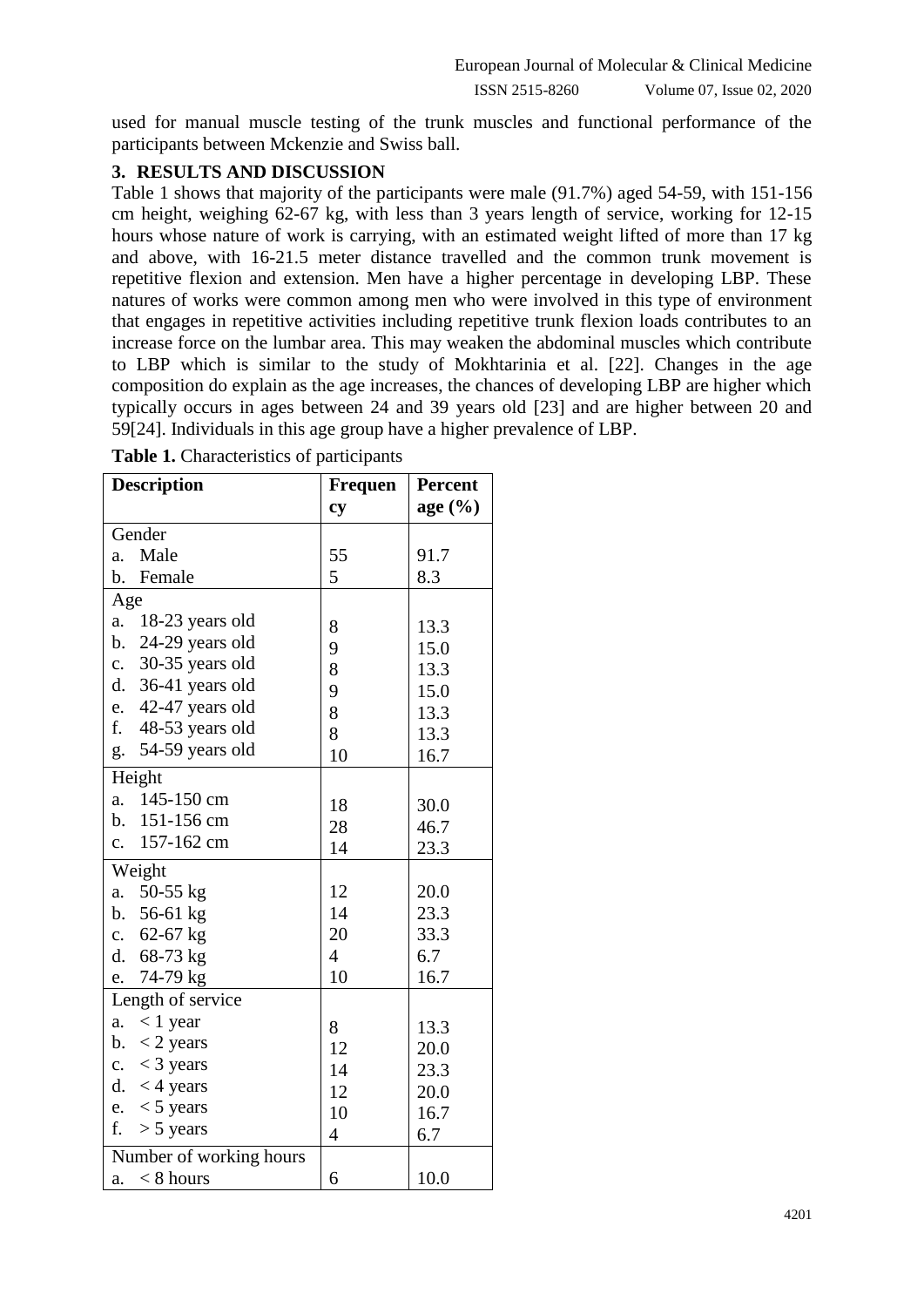ISSN 2515-8260 Volume 07, Issue 02, 2020

| b. $\lt$ 11 hours            | 22 | 36.7 |
|------------------------------|----|------|
| c. $\lt$ 15 hours            | 30 | 50.0 |
| d. $>15$ hours               | 2  | 3.3  |
| Nature of work               |    |      |
| Lifting<br>a.                | 18 | 30.0 |
| b. Feeding                   | 14 | 23.3 |
| c. Carrying                  | 28 | 46.7 |
| Estimated weight<br>being    |    |      |
| lifted/carried               |    |      |
| a. $5-10.5$ kg               | 5  | 8.3  |
| b. $11-16.5$ kg              | 25 | 41.7 |
| c. 17 kg and above           | 30 | 50.0 |
| Distance travelled           |    |      |
| a. 10-15.5 m                 | 15 | 25.0 |
| b. $16-21.5$ m               | 35 | 58.3 |
| c. More than $22 \text{ m}$  | 10 | 16.7 |
| Trunk<br>movements           |    |      |
| commonly performed           |    |      |
| Repetitive flexion and<br>a. | 51 | 85.0 |
| extension                    |    |      |
| b. Rotation                  | 5  | 8.3  |
| c. Lateral flexion           | 4  | 6.7  |

Table 2 shows the pre and post pain perception using numerical rating pain scale. As shown in Table 2, both interventions can decrease the pain intensity at the lower back. This means that both interventions can decrease pain perception. However, the Swiss ball had a greater effect. This is in contrast to the study of Al- Obaidiet al. [25] & Sekendiz et al. [16] that Mckenzie exercises promotes rapid symptom relief rather than any LBP intervention. Nonetheless, the results support the notion that Mckenzie and Swiss ball exercises are both effective in reducing low back pain.

**Table 2.** Pre and post pain perception using NRPS between McKenzie and Swiss Ball

|                        | <b>Mean</b>     |                   |
|------------------------|-----------------|-------------------|
|                        | <b>Mckenzie</b> | <b>Swiss ball</b> |
| Pain scale Pre         | 4.40            | 5.73              |
| Pain scale Post   3.00 |                 | 2.97              |

Table 3 shows the measurement of active range of motion of trunk flexibility between Mckenzie and Swiss ball exercise. There was a difference between the pre and post exercise on both treatment interventions. However, the Swiss ball has a greater change. This implies that both exercises have the capability to increase the degree of trunk flexibility in terms of lateral flexion and rotation. That supports the study of Rajkumar [26] that task oriented Swiss ball training are effective to improve trunk control and functional balance.

**Table 3.** Measurement of trunk flexibility using goniometry for Active Range of Motion (AROM) between Mckenzie Exercise and Swiss Ball

| Trunk motion | Mean                  |  |
|--------------|-----------------------|--|
|              | Mckenzie   Swiss ball |  |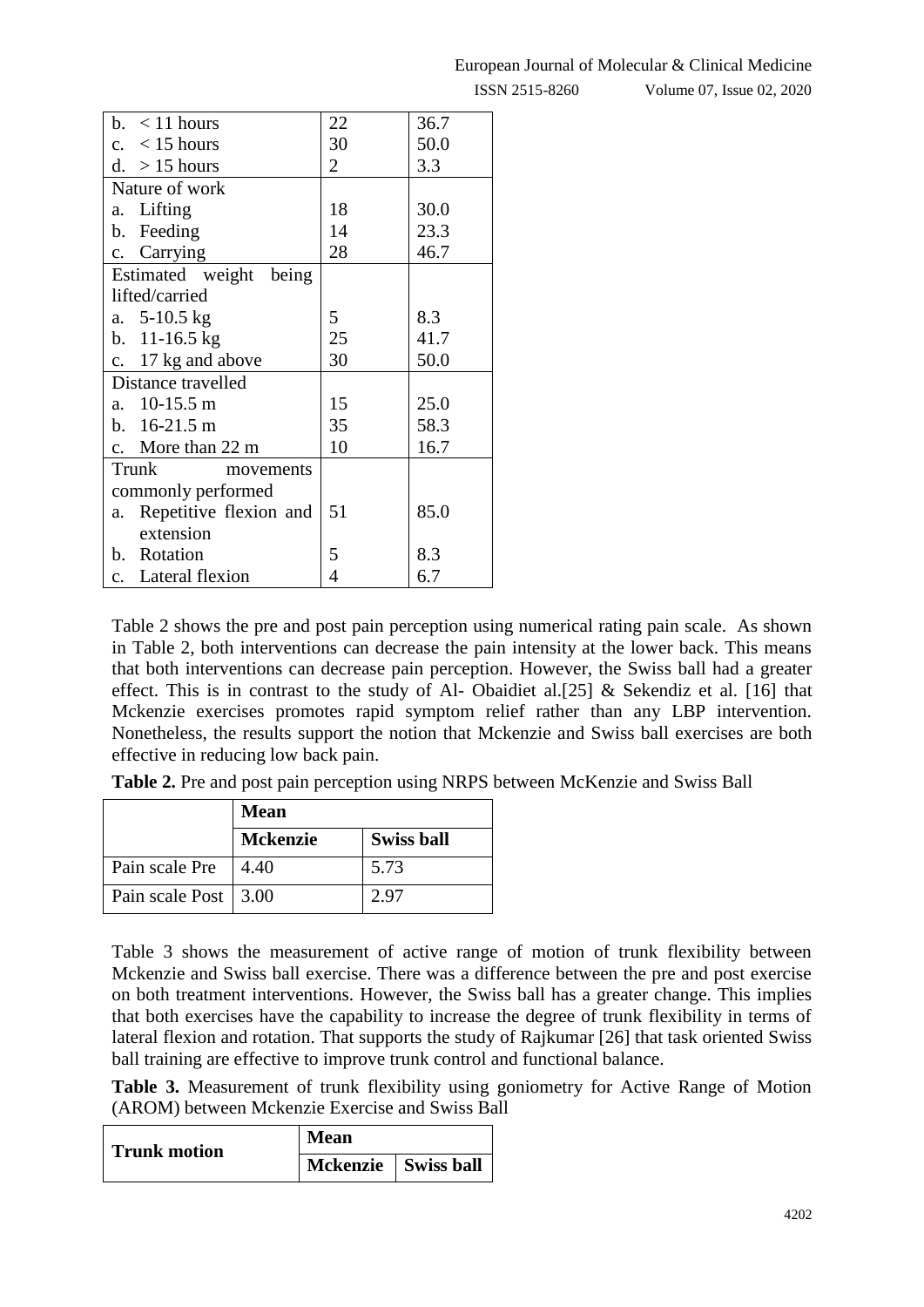## European Journal of Molecular & Clinical Medicine

ISSN 2515-8260 Volume 07, Issue 02, 2020

| Pre right lateral flexion           | 9.33  | 11.60 |
|-------------------------------------|-------|-------|
| right<br>lateral<br>Post<br>flexion | 7.30  | 6.97  |
| Pre left lateral flexion            | 8.33  | 9.80  |
| Post left lateral flexion           | 6.83  | 5.10  |
| Pre right rotation                  | 12.60 | 13.43 |
| Post right rotation                 | 11.13 | 8.00  |
| Pre left rotation                   | 11.60 | 12.67 |
| Post left rotation                  | 9.37  | 7.77  |
|                                     |       |       |

Table 4 shows the pre and post passive range of motion of trunk flexibility between Mckenzie and Swiss ball exercise. There was a difference between the two treatment interventions except for the pre and post rotation to the left which show similar results. This implies that similar results of pre and post of passive left rotation of both intervention is due to the achievement of full range of motion However, participants under Swiss ball exercises has a greater degree of passive movement secondary to increased trunk flexibility and decreased pain perception during passive trunk movement which was supported by Lee et al [15].

**Table 4.** Passive Range of Motion (PROM) between McKenzie Exercise and Swiss ball exercise

| <b>Trunk motion</b>                 | <b>Mean</b>     |                   |
|-------------------------------------|-----------------|-------------------|
|                                     | <b>Mckenzie</b> | <b>Swiss ball</b> |
| Pre right lateral flexion           | 4.63            | 8.57              |
| right<br>lateral<br>Post<br>flexion | 3.43            | 2.23              |
| Pre left lateral flexion            | 3.93            | 7.23              |
| Post left lateral flexion           | 2.63            | 2.37              |
| Pre right rotation                  | 7.23            | 8.53              |
| Post right rotation                 | 6.63            | 4.90              |
| Pre left rotation                   | 6.27            | 7.83              |
| Post left rotation                  | 5.57            | 7.83              |

Table 5 shows the measurement of pre and post trunk muscle flexibility using modified modified Schober test. There is a difference between the pre and post exercise on both treatment intervention. The results show that both interventions have the capability to improve trunk flexion and extension. This indicates that both interventions can be effective in increasing trunk flexibility towards extension and flexion, supported by the study of Lee et al. [15]. However, the Swiss ball has a greater influence in increasing trunk motions by promoting the dynamic stability of the trunk muscle and strengthening of abdominal muscle which have a greater contribution to avoid LBP.

**Table 5.** Trunk muscle flexibility using MMST between McKenzie and Swiss ball

| <b>Trunk motion</b> | <b>Mean</b> |
|---------------------|-------------|
|---------------------|-------------|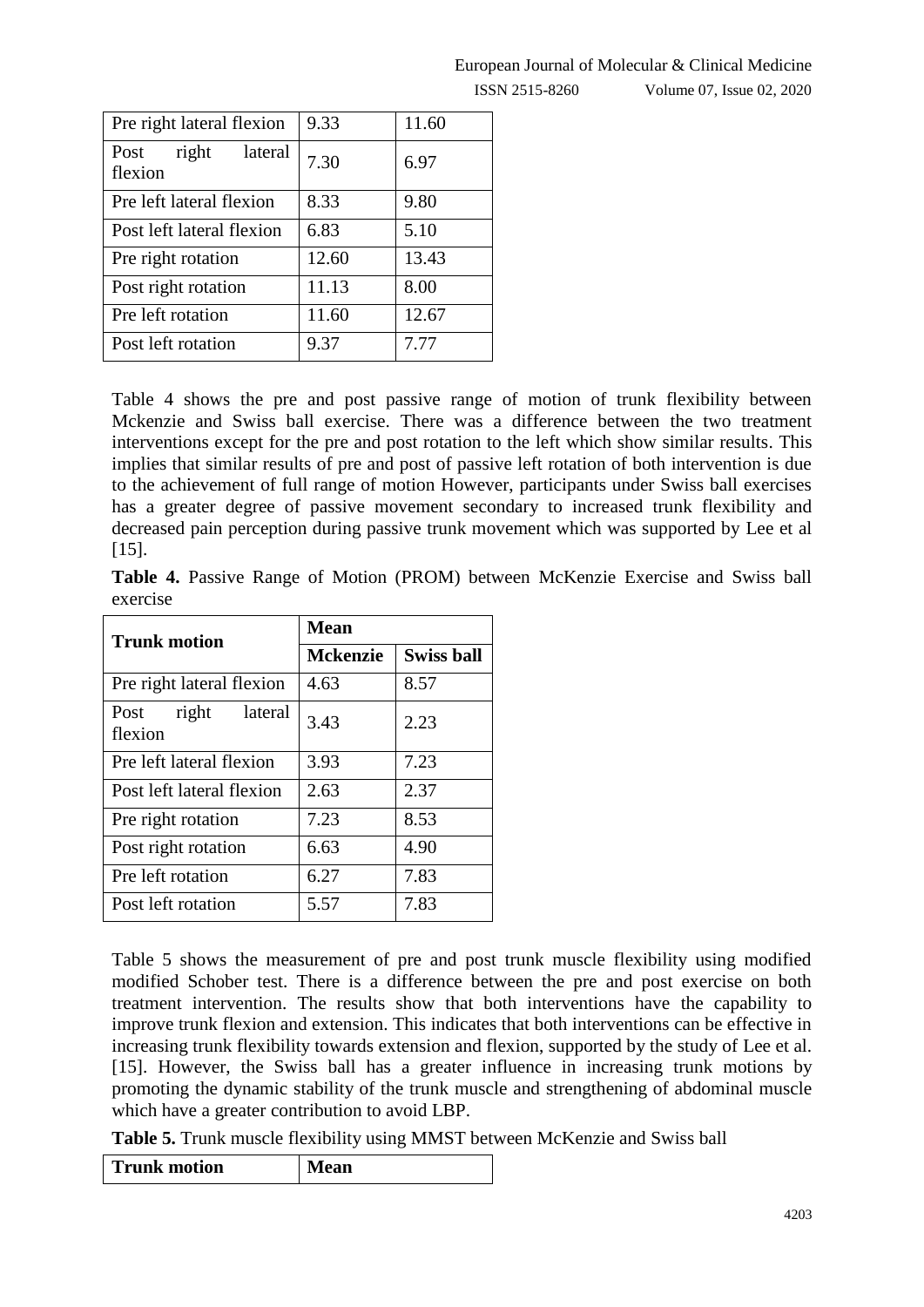|                      | Mckenzie | <b>Swiss ball</b> |
|----------------------|----------|-------------------|
| Pre trunk flexion    | 5.33     | 6.03              |
| Post trunk flexion   | 5.07     | 4.97              |
| Pre trunk extension  | 2.53     | 3.37              |
| Post trunk extension | 2.13     | 2.70              |

Table 6 shows the significance of pre and post trunk motion strength between Mckenzie and Swiss ball exercise. The statistical difference is 0.05 this implies that both interventions has no significance in increasing trunk motion towards flexion and extension. This is contradictory to the study of Sekendiz et al. [16] which stated that Swiss ball exercise had improvements in strength of the lower back and abdominal muscles.

**Table 6.** Trunk muscle motion measurement between Mckenzie and Swiss Ball

| <b>Trunk motion</b>  | <b>Significance</b> |
|----------------------|---------------------|
| Pre trunk flexion    | 0.190               |
| Post trunk flexion   | 0.411               |
| Pre trunk extension  | 0.741               |
| Post trunk extension | 0.456               |
| Pre trunk rotation   | 0.338               |
| Post trunk rotation  | 0.385               |

Table 7 shows the pre and post functional performance using Oswestry disability index. Both intervention shows improvement in all functional performance. However, sitting and sleeping were significant. According to Lee et al. [15], trunk exercises such as Swiss Ball are effective in improving functional ability and increasing muscle endurance due to muscle cocontraction specifically which transverses abdominis and multifidus when weakened it contributes to low back pain that can decreased functional performance.

**Table 7.** Functional performance of the participants

|                     | <b>Significance</b> |
|---------------------|---------------------|
| Pre pain intensity  | 0.207               |
| Post pain intensity | 0.503               |
| Pre personal care   | 0.684               |
| Post personal care  | 0.763               |
| Pre lifting         | 0.524               |
| Post lifting        | 0.612               |
| Pre walking         | 0.082               |
| Post walking        | 0.217               |
| Pre sitting         | 0.007               |
| Post sitting        | 0.154               |
| Pre standing        | 0.227               |
| Post standing       | 0.698               |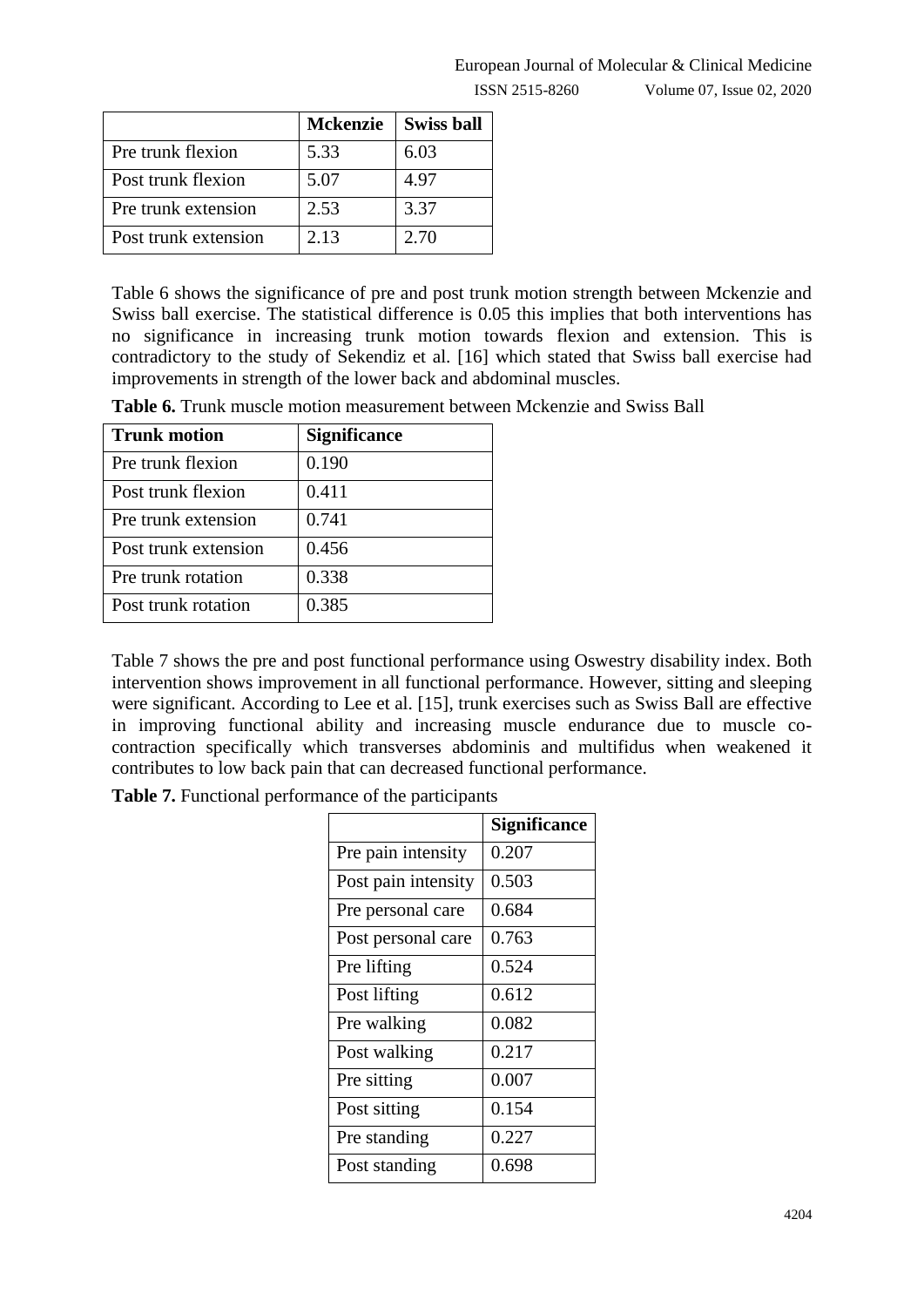| Pre sleeping     | 0.024 |
|------------------|-------|
| Post sleeping    | 0.118 |
| Pre social life  | 0.248 |
| Post social life | 0.628 |
| Pre travelling   | 0.342 |
| Post travelling  | 0.362 |
| Pre household    | 0.385 |
| Post household   | 0.296 |

#### European Journal of Molecular & Clinical Medicine

ISSN 2515-8260 Volume 07, Issue 02, 2020

#### **4. CONCLUSION**

This study investigated the effectiveness and efficiency of Swiss ball and Mckenzie exercise for chronic low back pain among patients. Both interventions decreased pain, increased trunk muscle strength, trunk flexibility and improved functional ability and performance. Nonetheless, there is no significance difference between the two exercises. Therefore, Swiss ball can be used as an alternative to McKenzie in treating CLBP.

#### **5. RECOMMENDATIONS**

It is recommended that Swiss ball exercises be used in treating other types of orthopedic conditions with presence of pain, limitation of motion in trunk movements, and functional disability to prove its effectiveness. Swiss ball exercise also can be used as an adjunct with other modalities in decreasing pain on the trunk musculature.

#### **6. REFERENCES**

- [1] Vos, T., Allen, C., Arora, M., Barber, R. M., Bhutta, Z. A., Brown, A., ... & Coggeshall, M. (2016). Global, regional, and national incidence, prevalence, and years lived with disability for 310 diseases and injuries, 1990–2015: a systematic analysis for the Global Burden of Disease Study 2015. *The Lancet*, *388*(10053), 1545-1602.
- [2] Javier, F., & Lu, H. (2011). Prevalence and treatment of chronic pain in the Philippines. *Philippine Journal of Internal Medicine*, *49*(2), 61-69.
- [3] Sinha, A. P. (2017). Age Specific Prevalence of Low Back Pain: A Hospital Based Crosssectional Study. *Int. J. Life. Sci. Scienti. Res*, *3*(2), 932-935.
- [4] Goertz, M., Thorson, D., Bonsell, J., Bonte, B., Campbell, R., Haake, B., ... &Setterlund, L. (2012). Adult acute and subacute low back pain. *Institute for Clinical Systems Improvement*, *8*.
- [5] Delitto, A., George, S. Z., Van Dillen, L. R., Whitman, J. M., Sowa, G., Shekelle, P., ... &Godges, J. J. (2012). Orthopaedic section of the American Physical Therapy Association: low back pain. *J Orthop Sports Phys Ther*, *42*(4), A1-57.
- [6] Koes, B. W., Van Tulder, M., & Thomas, S. (2006). Diagnosis and treatment of low back pain. *Bmj*, *332*(7555), 1430-1434.
- [7] Alemo, S., &Sayadipour, A. (2008). Chronic mechanical lower back pain. *J NeurologOrthop Med Surg*, *28*, 5-11.
- [8] Atlas, S. J., &Deyo, R. A. (2001). Evaluating and managing acute low back pain in the primary care setting. *Journal of general internal medicine*, *16*(2), 120-131.
- [9] Balagué, F., Mannion, A. F., Pellisé, F., &Cedraschi, C. (2012). Non-specific low back pain. *The lancet*, *379*(9814), 482-491.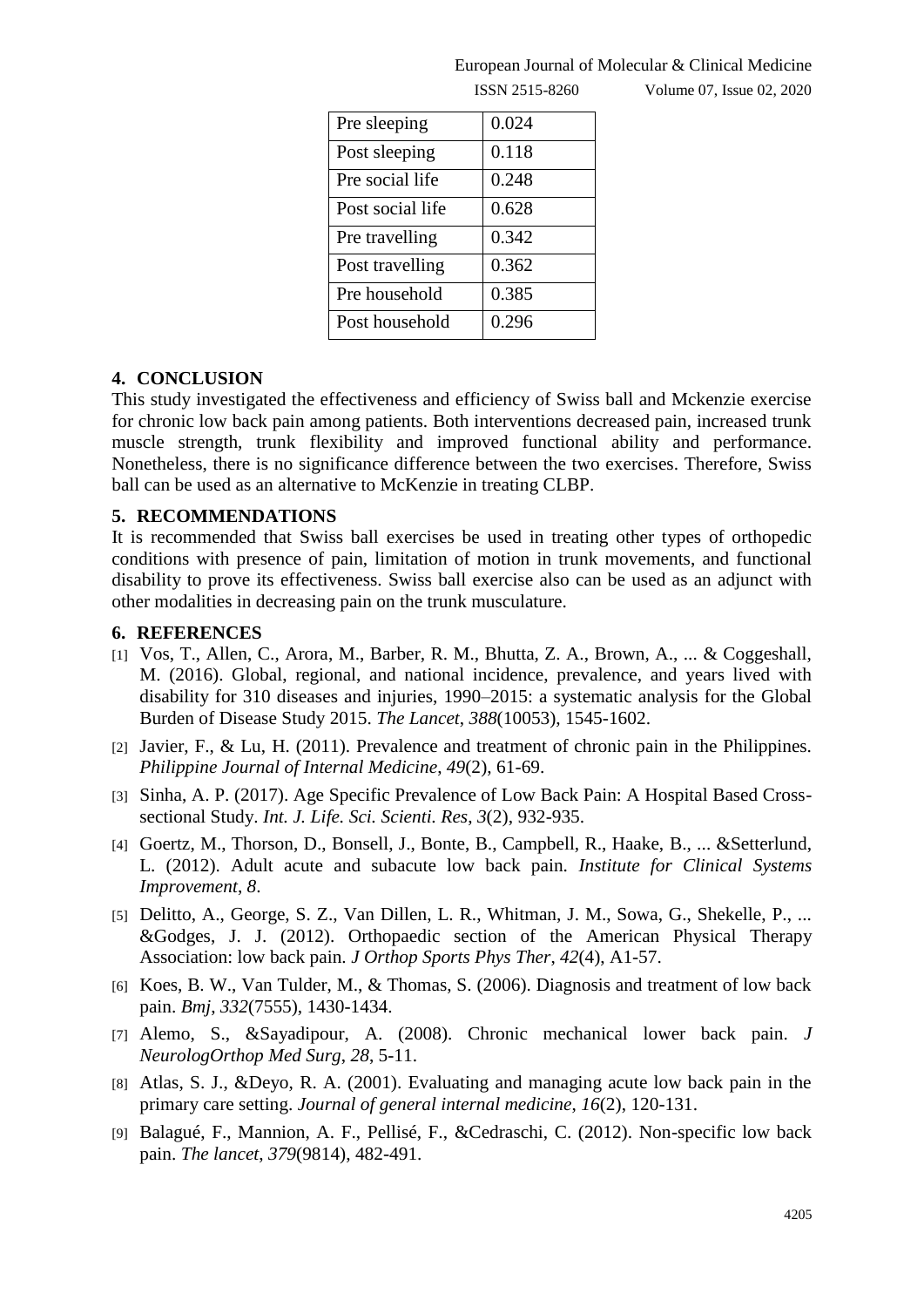- [10] Rashid, M., Kristofferzon, M. L., Nilsson, A., &Heiden, M. (2017). Factors associated with return to work among people on work absence due to long-term neck or back pain: a narrative systematic review. *BMJ open*, *7*(6), e014939.
- [11] Hayden, J. A., Van Tulder, M. W., Malmivaara, A. V., &Koes, B. W. (2005). Metaanalysis: exercise therapy for nonspecific low back pain. *Annals of internal medicine*, *142*(9), 765-775.
- [12] Machado, L. A., Maher, C. G., Herbert, R. D., Clare, H., & McAuley, J. H. (2010). The effectiveness of the McKenzie method in addition to first-line care for acute low back pain: a randomized controlled trial. *BMC medicine*, *8*(1), 10.
- [13] Mbada, C. E., Ayanniyi, O., Ogunlade, S. O., Orimolade, E. A., Oladiran, A. B., &Ogundele, A. O. (2014). Influence of Mckenzie protocol and two modes of endurance exercises on health-related quality of life of patients with long-term mechanical low-back pain. *The Pan African medical journal*, *17*(Suppl 1).
- [14] Raghav, S., &Anshika, S. (2017). Role of Swiss ball exercises in reducing pain, diability and improving muscle endurance in patients with mechanical low back ache. *IJPR*, *5*(2), 1966-70.
- [15] Lee, C. W., Hwangbo, K., & Lee, I. S. (2014). The effects of combination patterns of proprioceptive neuromuscular facilitation and ball exercise on pain and muscle activity of chronic low back pain patients. *Journal of physical therapy science*, *26*(1), 93-96.
- [16] Sekendiz, B., Cug, M., &Korkusuz, F. (2010). Effects of Swiss-ball core strength training on strength, endurance, flexibility, and balance in sedentary women. *The Journal of Strength & Conditioning Research*, *24*(11), 3032-3040.
- [17] Yoon, J. S., Lee, J. H., & Kim, J. S. (2013). The effect of swiss ball stabilization exercise on pain and bone mineral density of patients with chronic low back pain. *Journal of physical therapy science*, *25*(8), 953-956.
- [18] Kuppusamy, S., Narayanasamy, R., & Christopher, J. (2013). Effectiveness of Mckenzie exercises and mat based pilates exercises in subjects with chronic non-specific low back pain: a comparative study. *International Journal of Prevention and Treatment*, *2*(4), 47- 54.
- [19] Norkin, C. C., & White, D. J. (2016). *Measurement of joint motion: a guide to goniometry*. FA Davis.
- [20] Yuta, S., Ken, I., Naobumi, H., Tomohiro, H., Kenji, Y., Tsuyoshi, I., Masahiro, O., Hiroko, I., Yosuke, H., Yohei, T., Mitsuru, F., Shigehito, N., Iizuka, S., Eijiro, O., Yasuhito, K., Takahashi, Y., Nobuyuki, F., Hiroyuki, K., Ichihara, D., Shinjiro, K., Kota, W., Fukuda, K., Hitoshi, K., Michihiro, K., Takahiro, K., Masaya, N., Yoshiaki, T., &Morio, M.(2014, January). Low back pain causes different level of depressive tendencies in various lumbar diseases: GP121. In *Spine Journal Meeting Abstracts* (pp. 182-183). LWW.
- [21] Vaisy, M., Gizzi, L., Petzke, F., Consmüller, T., Pfingsten, M., &Falla, D. (2015). Measurement of lumbar spine functional movement in low back pain. *The Clinical journal of pain*, *31*(10), 876-885.
- [22] Mokhtarinia, H. R., Sanjari, M. A., Chehrehrazi, M., Kahrizi, S., &Parnianpour, M. (2016). Trunk coordination in healthy and chronic nonspecific low back pain subjects during repetitive flexion–extension tasks: Effects of movement asymmetry, velocity and load. *Human movement science*, *45*, 182-192.